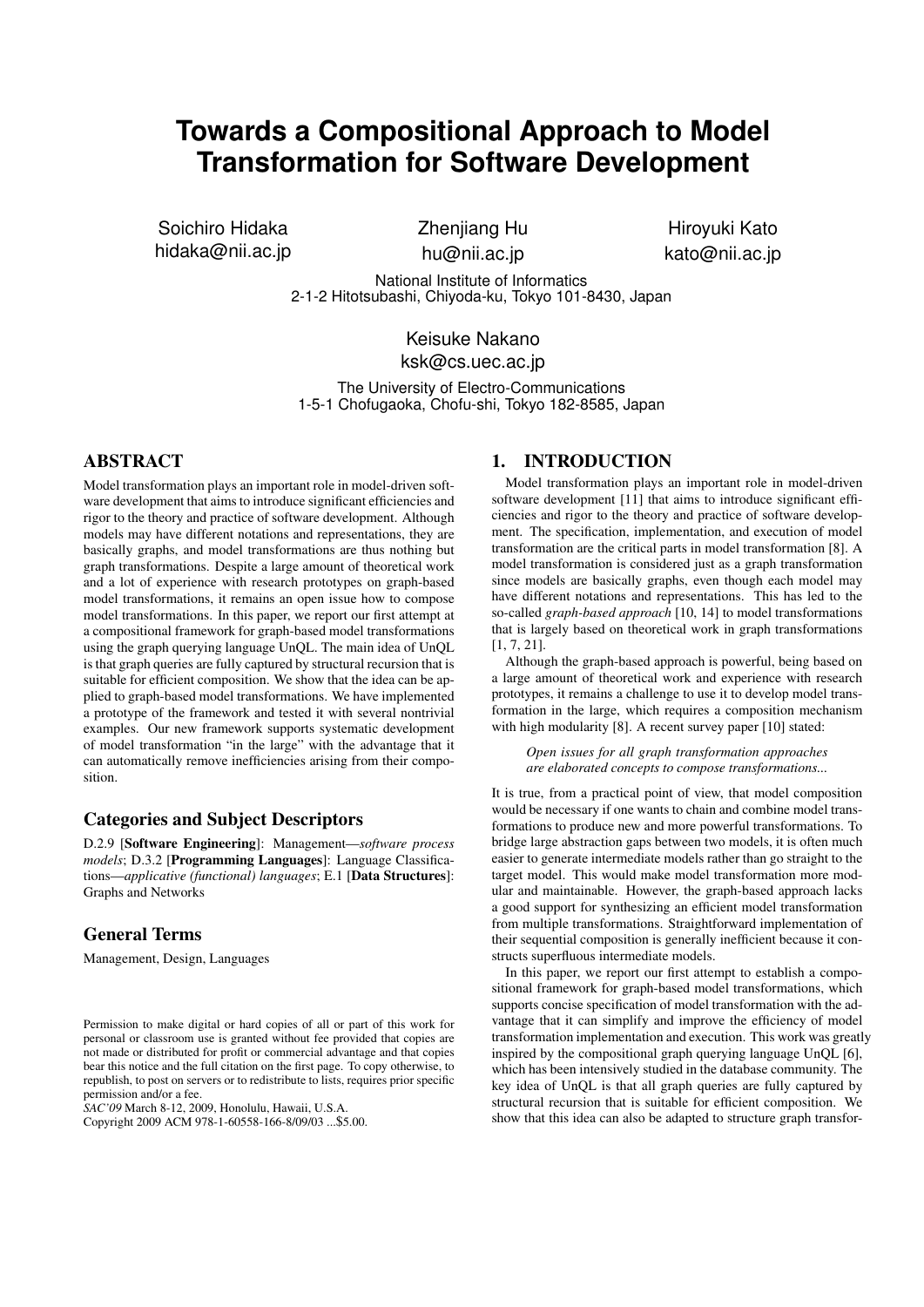mations to gain efficient composition. Our main contributions are twofold.

First, we propose a compositional framework for graph-based model transformations using the UnQL graph querying language. We designed a graph transformation language,  $UnQL^+$ , which extends UnQL with three simple graph editing constructs to achieve efficiency and expressiveness. All model transformation described in  $UnQL<sup>+</sup>$  can be mapped to structural recursions that are suitable for efficient composition.

Second, we implemented a prototype of the new framework and tested it with several nontrivial examples. Our new framework supports systematic development of model transformation in the large with the advantage that it can automatically remove inefficiencies arising from this composition. We demonstrate, using the nontrivial model transformation from classes to a relational database management system, that a large model transformation can be systematically developed by gluing simpler model transformations together. Since all model transformations are represented by structural recursions or their composition, our system automatically eliminates inefficiencies arising from composition by using fusion optimization. The experimental results show promising speedups. Additionally, our system can validate input and output models against given metamodels with an efficient algorithm.

The organization of this paper is as follows. In Section 2, we review the graph query language UnQL and its model of graphs. Section 3 describes how UnQL and its extension is useful for systematic development of model transformations in a compositional manner using a typical but nontrivial model transformation, Class2- RDBMS. In Section 4, we explain the architecture of our compositional framework and its implementation. We discuss related work in Section 5 and conclude the paper in Section 6.

# 2. GRAPH QUERYING LANGUAGE UNQL

In this section, we briefly review the graph querying language, UnQL [6]. Our compositional framework for model transformations is based on UnQL. This language has a convenient selectwhere style surface syntax, which is translated into a core graph algebra called UnCAL that consists of a small number of basic constructors and operators. Its expressive power is FO(TC) (first order with transitive closure), and its complexity in answering an UnQL query is PTIME. We present the basic concepts of UnQL starting with graph representation and bisimulation in UnQL.

# 2.1 Graph Representation

Graphs in UnQL are edge-labelled; that is, all information is stored as labels on edges rather than on nodes (the labels on nodes have no particular meaning). They are rooted and directed cyclic graphs whose orders between outgoing edges of a node are insignificant. Every node may be marked with an input or output marker, which is called an input or output node, respectively. Input markers are used to select entry points of the graph, whereas output markers are used to glue output nodes with input nodes of a graph.

Figure 1 shows an example of a graph that represents a class model, which will be shown in Figure 2. The numbers in circled nodes of the graph are just identifiers that are added for explanation. All information in the class model including object names, attribute names, and attribute values, appears as labels of edges of the graph. A shared object of the class model (e.g., the class object named "Address") is represented by a shared node in the graph (e.g., node 34). Some edges may be labelled with *ϵ*, which works like an  $\epsilon$  transition in automata theory in that it identifies its source with its destination. They are used in establishing connections between nodes.

*Graph bisimulation* defines value equalities between graph instances. Intuitively, when graphs  $G_1$  and  $G_2$  are bisimilar, then every node  $x_1$  in  $G_1$  has a counterpart  $x_2$  in  $G_2$ , and if there is an edge from  $x_1$  to  $y_1$ , then there is a corresponding edge from  $x_2$  to *y*2. The UnQL data model extends graph bisimulation by (1) requiring equalities between labels, (2) allowing insertion of one or more consecutive  $\epsilon$  edges between a normal edge and target node  $(y_1$  or  $y_2$  above), (3) requiring correspondence between input nodes in  $G_1$  and  $G_2$ , and (4) requiring correspondence between output markers of corresponding nodes (output markers may be associated with a node other than corresponding nodes, provided that the marker is associated with nodes that can be reached by traversing *ϵ* edges).

The notion of extended bisimulation is useful because it allows variation in representing semantically equivalent graphs. It is surprising that a graph transformation defined in UnQL preserves bisimilarity [6] even though evaluation orders and strategies generally introduce divergence in results. If two graphs  $G_1$  and  $G_2$  are bisimilar,  $f(G_1)$  and  $f(G_2)$  are bisimilar for any transformation  $f$  in UnQL.

# 2.2 UnQL

UnQL, like other query languages, has a convenient select-where structure for extracting information from a graph. We omit the formal definition of the language syntax, which can be found in [6, 15]. We simply give some examples in this paper.

*select-where construct.* The following query Q1 extracts all primitive data types from the database (denoted \$db in the query) in Figure 1.

```
(* 01 *)select $T where
{association:{dest:
   {class:{attrs:
     {attribute:{type:
       {primitiveDataType.name:$T}}}}}}} in $db
```
In where-clause, we can describe pattern matching as a condition which has the form of *pattern* in *variable*, where *pattern* is tree-structured as {*label*:*pattern′* } with *label* and *pattern′* which match an edge from its root and a graph following the edge, respectively. Unlike the original UnQL [6], variables are represented by \$-prefixed symbols. We can use also regular path expressions for pattern matching at the left-hand side of the colon in the where clause.

*Structural recursion in UnQL.* Structural recursion plays a very important role in UnQL. Not only can it be used to describe many useful queries, but also any queries in UnQL can be described in terms of structural recursion.

Structural recursive function *f* in UnQL is a simple mutually recursive computation scheme, which satisfies the following two equations,  $f\{\} = \{\}$  and  $f(t_1 \cup t_2) = f(t_1) \cup f(t_2)$  for any graphs  $t_1$  and  $t_2$ , where  $\{\}$  stands for a graph consisting of an empty node. Additionally, it guarantees that any return value of functions should not be fed to another function. This simplicity allows manipulability of structural recursion, which is a combinator that is similar to the higher-order function map in functional programming languages. Whereas a map (on lists) is applied recursively to tail lists, structural recursion is applied (vertically) to nodes, as well as (horizontally) to edges.

As a simple use of structural recursion, the following query Q2 replaces all labels name under primitiveDataType in Figure 1 with typeName. Due to the two equations above, definitions for horizontal recursion are always omitted.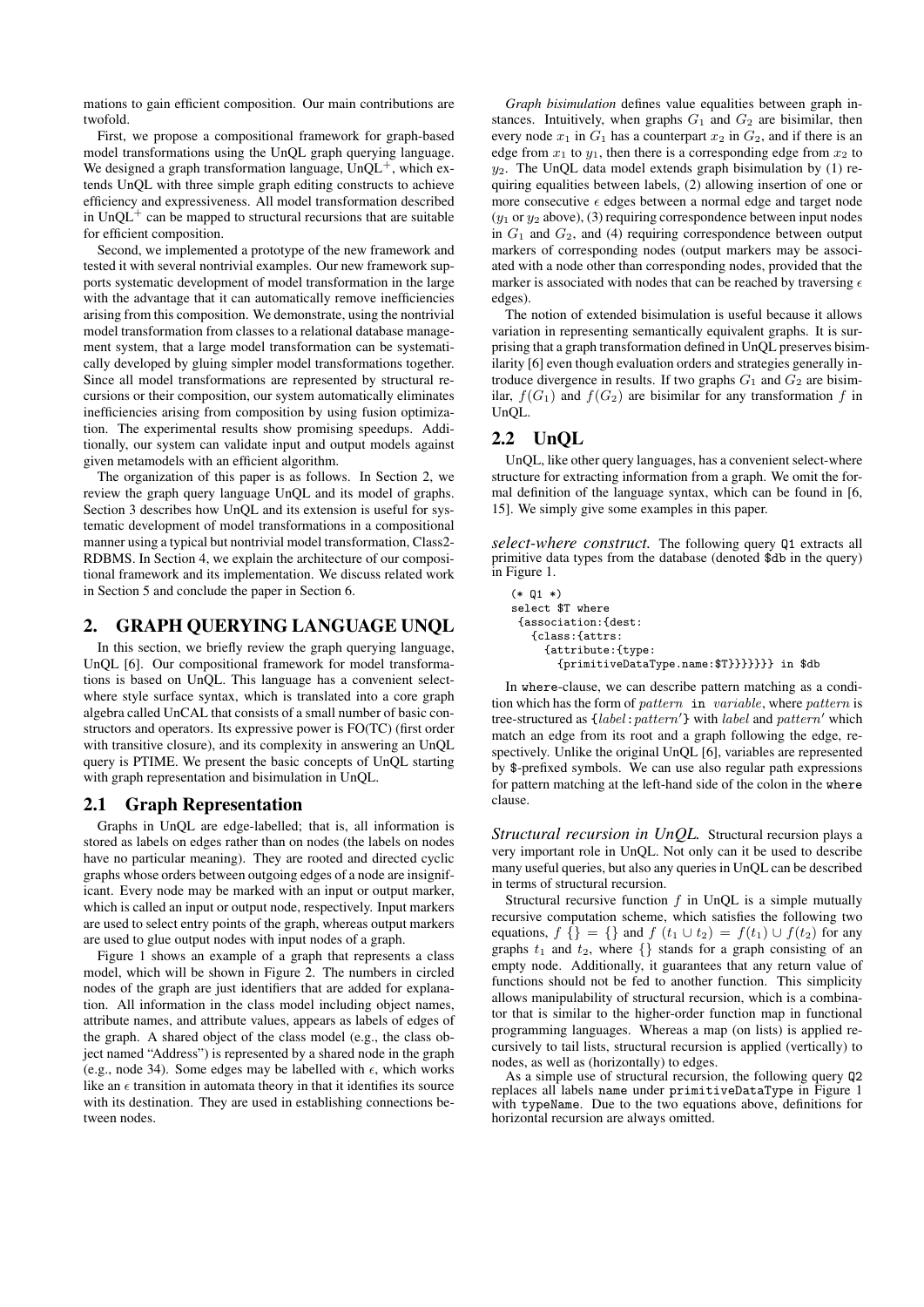

Figure 1: Class model represented by an edge-labelled graph

```
(* 02 *)select
 letrec sfun f1 ({primitiveDataType:$T})
                                                            = {primitiveDataType:g1($T)}
                  | f1 ({\{\text{SL}:\text{ST}\}}) = {\{\text{SL}: \text{f1}(\text{ST})\}}<br>sfun g1 ({\text{name}:\text{ST}\}}) = { \text{typeNam}}\begin{array}{lcl} \text{and} & \text{sim g1 (}\text{fname}:\texttt{f}) = \text{typeName}:\texttt{g1}(\texttt{f})\} \\ & & | \text{g1 (}\texttt{f1}:\texttt{f}) \texttt{)} & = \texttt{f1(g1}(\texttt{f})\} \end{array}| g1 ({$L:$T}) = {$L:g1($T)}
  in f1($db)
```
The function f1 takes the input graph \$db and matches all edges from its root with either {primitiveDataType:\$T} or {\$L:\$T}. According to the definition of f1, it processes deeper subgraphs recursively. Since the subgraphs do not include the matched label, the recursion always terminates.

# 2.3 UnCAL: A Graph Algebra

While UnQL is an interface language for users to write queries, UnCAL is its core language for internal implementation. UnCAL has a set of constructors and operators, by which arbitrary graphs can be represented. In addition to tree constructors, graph concatenation and cycle operator, together with input and output markers, form cycles and confluences by gluing nodes marked with identical markers together. Complete syntax and brief semantics of UnCAL expressions are depicted in [15].

Contrary to the appearance of tree constructor *{}* and *∪*, its semantics of unification is different from those of sets. In UnCAL, although value equality is explicitly defined, duplicate eliminations do not take place. The graph shown in the right figure is represented by the following UnCAL expression

```
&z2@cycle((&z2 := {a:&z1},&z1 := \{c: \&z1, b: \&z0\},&z0 := {} {}))
```
where  $\&z0$ ,  $\&z1$ , and  $\&z2$  correspond to the three nodes, 0, 1, and 2, respectively, and a, b, and c correspond to the three edges.

### 3. MODEL TRANSFORMATION IN UnQL<sup>+</sup>

This section explains one of our most important contributions. We show how to extend the graph querying language UnQL [6] to  $UnOL<sup>+</sup>$  with three useful editing operations, and demonstrate how it can be used for systematic development of model transformations with the example of the transformation from a class model to a relational database management system model.

#### 3.1 UnQL<sup>+</sup>

UnQL is suitable for graph querying but not for graph transformation. For example, an UnQL query

```
select $Class where
   {_*.class: $Class} in $db,
   {is_persistent: true} in $Class
```
only extracts all of the persistent classes in Figure 1. In graph transformation, we often want to delete a subgraph, extend a subgraph with some new information, or replace a subgraph with a new one. It is onerous to describe these kinds of graph transformations in UnQL because we need to preserve the context by copying some structures in the input.  $UnQL^+$  is an extension of UnQL with three editing constructs that can support direct specification of these graph transformations (model transformations).

The deletion construct, delete ... where ..., is introduced to describe deletion of part of the graph. Consider the class graph in Figure 1, and suppose we want to eliminate all the names of association. This can be described by

```
delete $AssocName
where {association.name: $AssocName} in $db
```
where the subgraph matched with \$AssocName will be deleted from its original graph. In contrast, the following transformation extracts the association names as a result.

```
select {result: $AssocName}
where {association.name: $AssocName} in $db
```
Therefore, we may consider the delete as the dual of the select. The extension construct, extend ... where ..., is introduced

to extend a graph with another graph. For example, we write the following transformation to add date information to each association.

```
extend $AG with {date:"2008/8/4"}
where {association: $AG} in $db
```
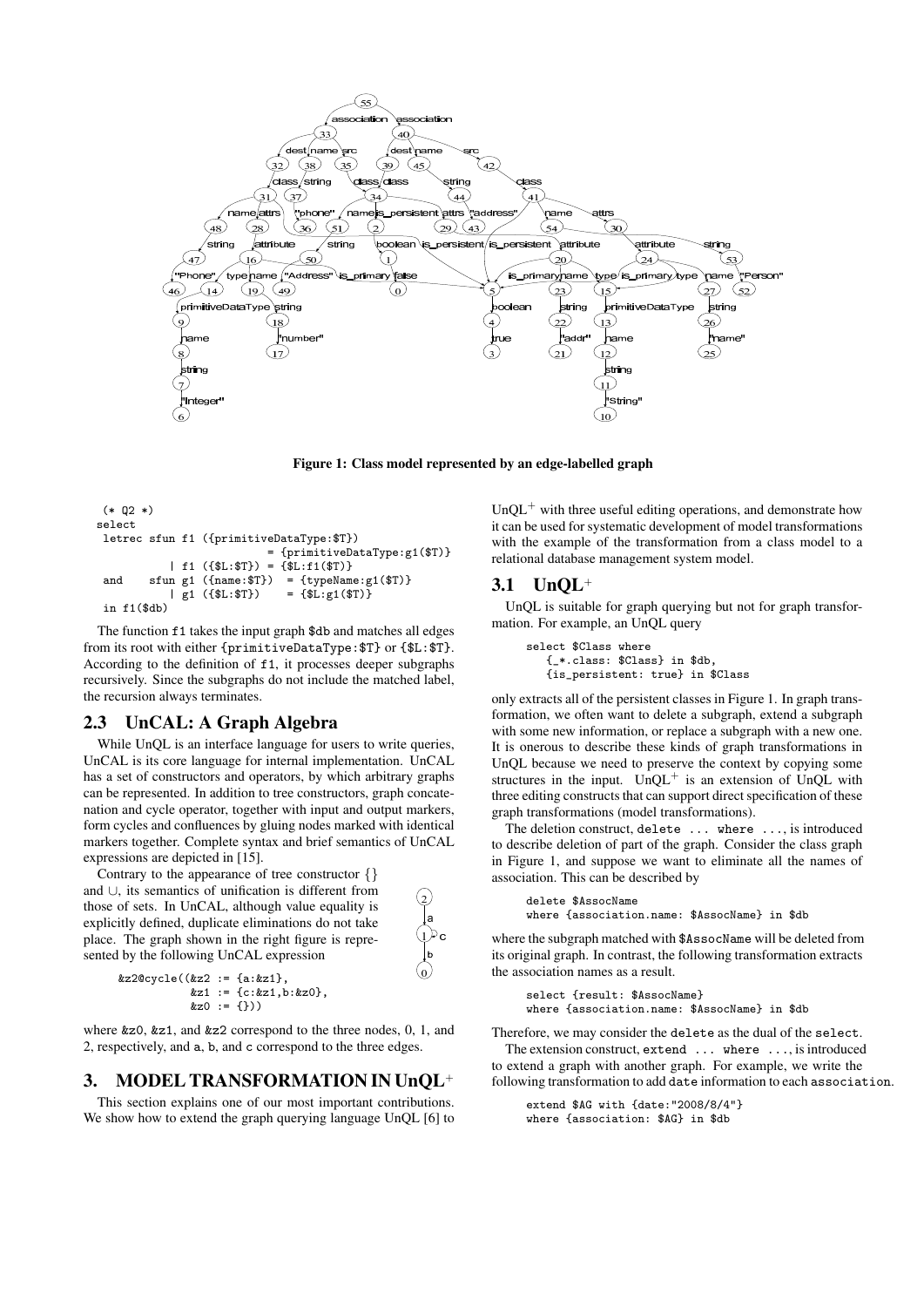

Figure 2: Class model

The replacement construct, replace ... where ..., is introduced to replace a subgraph with a new subgraph. For example, the transformation of replacing the edge label dest by tgt can be specified as follows.

```
replace $G by {tgt:$G1}
where {association: $G} in $db,
      {dest: $G1} in $G
```
It is worth noting that as will be seen in Section 4.2, these new editing constructs can be mapped to structural recursions, and thus, all the advantages of UnQL, including the compositional property, are preserved.

### 3.2 Example: Class2RDBMS

As a nontrivial example, we consider the model transformation, Class2RDBMS, a simplified version of the well known "Class to RDBMS" transformation. It was proposed as a common example to all the participants of the International Workshop on Model Transformations in Practice 2005 [3], whose purpose was to compare and contrast various approaches to model transformation. We explain two models, Class and RDBMS, and the requirement for a model transformation from Class to RDBMS, before showing how it can be systematically developed in  $UnQL<sup>+</sup>$ .

*Class Model.* A class model consists of classes and directed associations. A class is indicated as persistent or non-persistent. It consists of one or more attributes, at least one of which must be marked as constituting the classes' primary key. An attribute type is of a primitive data type (e.g. String, Integer). Associations are used to associate two classes. Figure 2 shows a class model, which consists of three classes and two directed associations. This class model is represented by the graph in Figure 1, where all information is stored on edges instead of nodes.

*RDBMS Model.* An RDBMS model consists of one or more tables. A table consists of one or more columns. One or more of these columns will be included in the pkey slot of a table, denoting that the column forms part of the table's primary key slot. A table may also contain zero or more foreign keys. Each foreign key refers to the particular table it identifies, and denotes one or more columns in the table as being part of the foreign key. Figure 3 shows an RDBMS model that has two tables.

*Specification of Class Models to RDBMS Models.* We recap the informal specification [3] of Class2RDBMS, the model transformation from class models to RDBMS models. A persis-



#### Figure 3: RDBMS model

tent class is mapped to a table and all its attributes or associations to columns in this table. If the type of attribute is primary, a primary key from the table to the column is established. If the type of attribute or association is another persistent class, a foreign key to the corresponding table is established. If class hierarchies are transformed, only the topmost classes are mapped to tables. Additional attributes and associations of subclasses result in additional columns of the top-most classes. Non-persistent classes are not mapped to tables; however, one of the main requirements for the transformation being considered is to preserve all the information in the class diagram. That means attributes and associations of nonpersistent classes are distributed over those tables stemming from persistent classes that access non-persistent classes. This model transformation is not trivial. We show below how to systematically develop it in our compositional framework.

*Class2RDBMS in UnQL*<sup>+</sup>*.* The compositional framework of  $UnOL<sup>+</sup>$  allows us to develop bigger model transformations by gluing together smaller transformations via intermediate models, without worrying about inefficiency due to the intermediate models. This is because unnecessary intermediate models will be removed automatically by our system. The entire transformation of Class2- RDBMS in  $UnQL^+$  is given in [15]. Let us explain how it is systematically developed.

Recall the specification of Class2RDBMS, where we want to create tables (independent tables or tables pointed by foreign keys) from a class diagram, where each table should have a name and a sequence of columns, some of which are pointed by primary or foreign keys. This leads to the following top-level transformation.

```
select {table: {name: {$Name: {}}} U
               $MakePKeyCol U
               $MakeGenCol U
               $MakeFKeyCol,
        table: $MakeFKeyTable}
where
```
For the input class model \$db, as a preprocessing step, we replace all primitive data types in \$db with their names and get \$db' (because only the type names are used in the tables.)

```
$db' in
 (replace $PrimDT by $Name
 where {_*.type: $PrimDT} in $db,
        {primitiveDataType.name: $Name} in $PrimDT
```
Now, to create columns of a table, we need to gather all the information on classes that are directly or indirectly associated with the source persistent class. This means we need to create an intermediate model \$ChainDB, in which indirectly associated classes are directly associated.

```
$ChainDB in
(select
  ...
 where {association:
```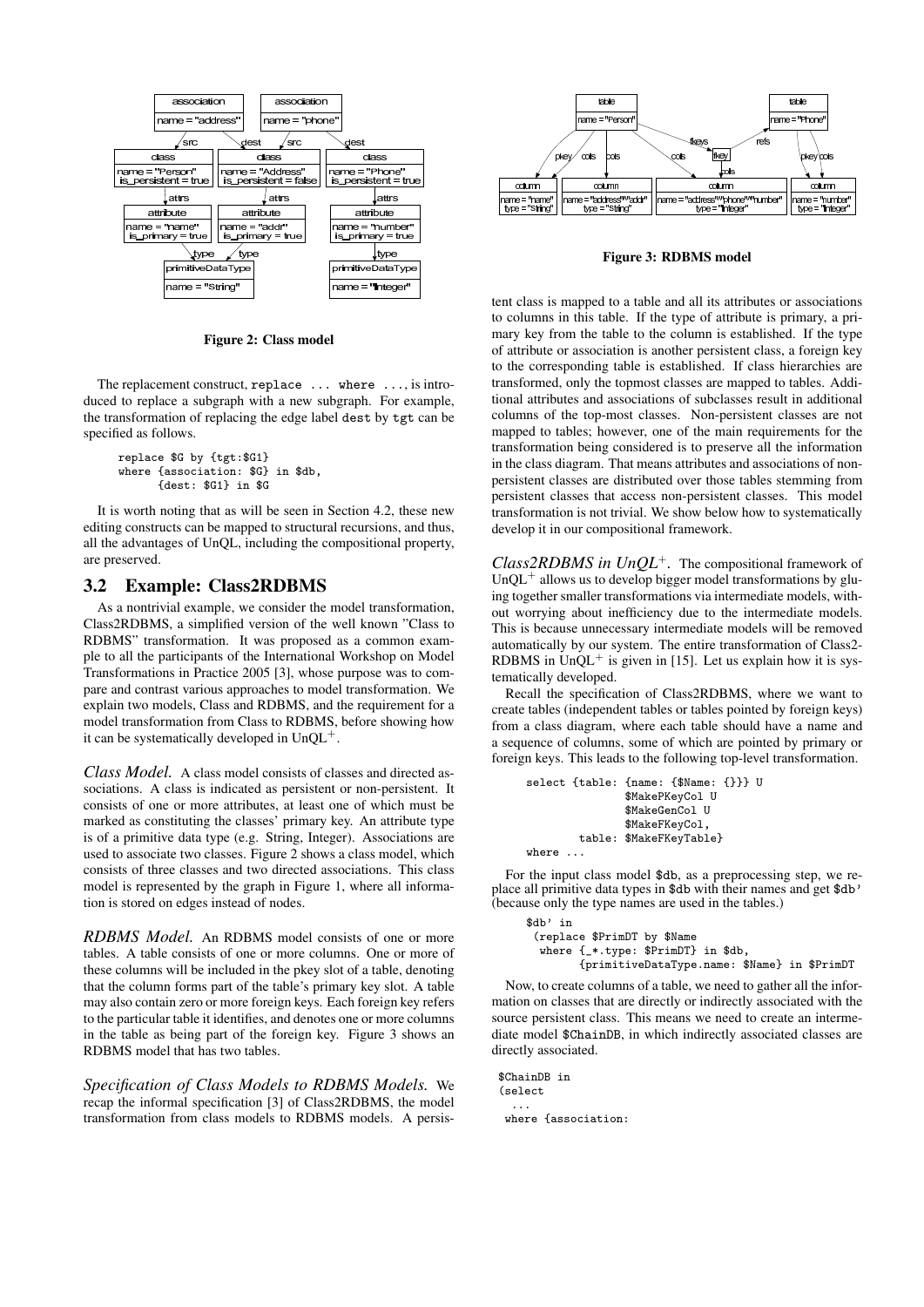

Figure 4: Overview of our system

```
{name: $N1, src: $C11, dest: $C12}} in $db',
{association:
  {name: $N2, src: $C21, dest: $C22}} in $db',
{name: {$Name12: $Any}} in $C12,
{name: {$Name21: $Any}} in $C21,
$Name12 = $Name21)
```
We look for two associations in which one's destination is the other's source, and then add a link edge from the source to the indirect destination Note that we do not need to worry about the relationship between the new and the old models, and this new model is just for intermediate use.

With  $ChainDB$ , it is easy to "query" the graph to extract information from each top (source) class that is persistent for creating a table later.

```
{group: {src: {name: {$Name: $Any},
               is_persistent: true,
               attrs: $As},
         chains: $Chains}} in $ChainDB
```
From the information obtained, we can create a primary key for the table by querying the data from the graphs and add two new edges pkey and cols.

```
$MakePKeyCol in
  (select {pkey: $Col, cols: $Col}
   where {attribute: ...} in $As,
         $Primary = true,
         $Col in {column: ...})
```
Note that \$Col is another shared intermediate model (graph), which appears twice in the select part. We omit an explanation of definitions for creating other columns and foreign keys, which are very similar.

As seen from this example,  $UnQL<sup>+</sup>$  enables us to productively develop model transformations in a compositional manner (we can glue results with unison operator U or sequentially apply simpler model transformations with some intermediate models). This good result is not surprising, because the usefulness of composition has been widely known in the development of program transformation.

The execution of this model transformation on the class graph in Figure 1 yields a graph corresponding the table diagram in Figure 3.

# 4. COMPOSITIONALMODEL TRANSFOR-MATION SYSTEM

This section describes our system implemented in Objective Caml. Figure 4 shows an overview of our model transformation system. An input model represented by a graph is validated against a given input metamodel described in Kernel MetaMetaModel (KM3) [2]. The validated graph is transformed by a given program described in  $UnQL<sup>+</sup>$ . The transformation is performed by translating the program into an UnCAL expression, which is a structural recursion

```
package Class {
  datatype String;
  datatype Boolean;
  abstract class NamedElt {
    attribute name : String;
  }
  class Association extends NamedElt {
    reference src : Class;
    reference dest : Class;
  }
  class Class extends NamedElt {
    attribute is_persistent : Boolean;
    reference attrs [1-*] : Attribute;
  }
  class Attribute extends NamedElt {
    attribute is_primary : Boolean;
    reference type : PrimitiveDataType;
 \overline{ }class PrimitiveDataType extends NamedElt {}
}
```
Figure 5: KM3 metamodel for classes

over an input graph, in a way similar to the original UnQL implementation [6]. The output graph of the transformation is validated against a given output metamodel in KM3. We also show how our model compositions work efficiently. The interest readers can find and execute some transformation examples in our demonstration Web pages at http://research.nii.ac.jp/~hidaka/big/.

### 4.1 Metamodel and Validation

Our system validates both input and output models represented by graphs against given metamodels of them. We employ Kernel MetaMetaModel (KM3) to describe metamodels because it has been used as a metametamodel in actual software development and is more formally defined than other metametamodels. A KM3 metamodel prescribes which sets of nodes must be referred to by a node by a regular expression. See [2] for details on the specification of KM3.

Figure 5 shows an example of a KM3 metamodel for classes, each of which is an input for the model transformation introduced in Section 3.2. The metamodel consists of four classes, Association, Class, Attribute, and PrimitiveDataType. A class has some *features*, either *reference* or *attribute*. Every feature has a type, either class or data type. Since all of them inherit their super class NamedElt, they have an attribute name, which is String. For example, the Association class has two references src and dest which are Class.

We validate a graph by associating each edge in them with the name of a class or a feature in a given KM3 metamodel. The validation of a graph starts with its root node. Every edge from the root node is associated with a class name. For example, an edge to node 33 in Figure 1 is associated with a class Association. Next we associate edges that follow it with feature names of the class. For example, an edge to node 32 is associated with the reference dest. We visit all edges repeatedly in this way and record matching information. This process is completed in linear time with regard to the size of the graph.

# 4.2 Mapping to the Core Language

 $UnQL<sup>+</sup>$  provides a friendly interface for users to describe model transformations. For efficient implementation,  $UnQL<sup>+</sup>$  can be transformed to the core language UnCAL, where structural recursion plays an important role in supporting efficient composition of model transformations.  $UnQL^+$  is mapped to UnCAL in a similar way to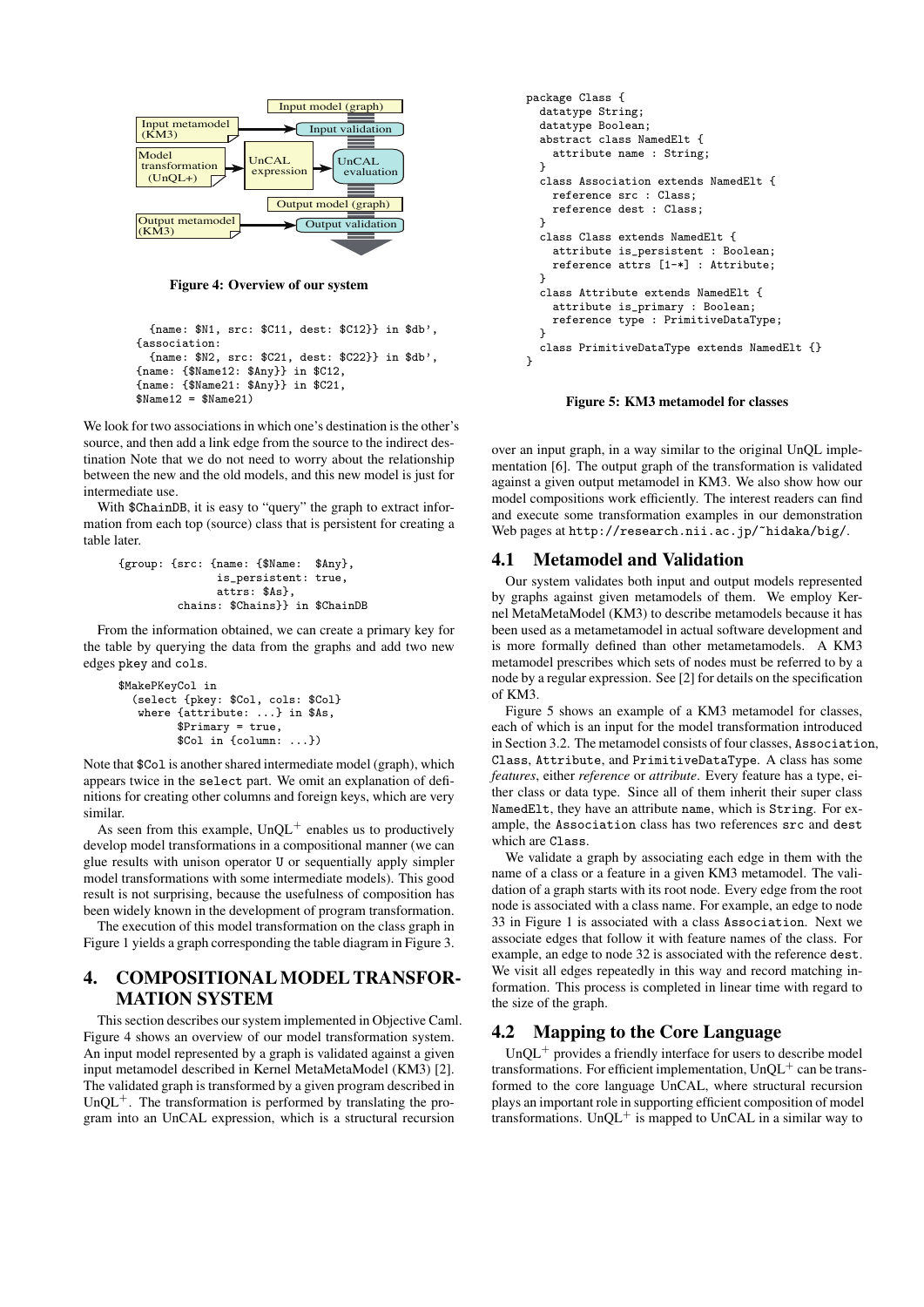that found in [6] except for the editing constructs. We show how to eliminate editing constructs in  $UnQL<sup>+</sup>$  to enable mapping from  $\text{UnOL}^+$  to  $\text{UnCAI}$ .

First, deletion or extension of a subgraph can be expressed by the replace construct based on the following two rules.

```
delete $G where ...
  => replace $G by {} where ...
extend $G with $G1 where ...
  \Rightarrow replace $G by $G U $G1 where \ldots
```
Second, the replace construct can be eliminated using the select construct and structural recursions. After simplification of the where clause, the where clause becomes a sequence of boolean conditions *bc* of relation expressions *r* such as \$A=5, simple pattern-in boolean expressions *pi* such as *{pat*:\$G*}* in *template* with a pattern *pat* and variable \$G, or simple binding expressions *bd* such as \$G in *template* with a variable \$G. Thus, the general form of an expression using replace is

```
replace $G1 by $G2
where bc1, . . . , bck−1, {pat:$G1} in $D, bck+1, . . . , bcn
```
where *bc*1*, . . . , bc<sup>k</sup>−*<sup>1</sup> are either relation expressions or pattern-in boolean expressions. Among others, two important rules are as follows to reduce the number of boolean conditions in the where clause. In the following rules, like [6], we use *rest* for a syntactic meta-variable which stands for the remaining clauses in the where component. Note that the first element in *rest* is restricted to *pi* or *bd* unless *rest* is empty. The first rule is to deal with the case where the first pattern-in boolean expression (in the where clause) does not match the graph to be replaced, i.e., \$G1 != \$G3.

```
replace $G1 by $G2 where {l:$G3} in $D,r1,...,rm, rest
=>
let sfun h1({$L:$G3}) =
      if $L=l and r1 and ... and rm then
         {$L:(replace $G1 by $G2 where rest)}
      else {$L:$G3}
in h1($D)
```
The second rule, on the other hand, is to deal with the case where the first boolean condition matches the graph to be replaced.

```
replace $G1 by $G2 where {l:$G1} in $D, r1,...,rm, rest
=>
let sfun h1({$L:$G1}$) =if $L=l and r1 and ... and rm then
         letval G1' = select \{1:\}\} where rest in
         letval G2' = select G2 where rest in
         if isEmpty($G1') then {L:$G1} else {L:$G2'}
      else {L:$G1}
in h1($D)
```
To see how these rules work, consider the following expression with replace, which is to replace the association name "phone" with "assoc\_phone".

```
replace $Name by $Name'
where {association:$Assoc} in $db,
      {name:$Name} in $Assoc,
      {string:$Na} in $Name,
      {$N:{}} in $Na,
      $N = "phone",
      $Name' in {string:{"assoc_"^$N:{}}}
```
With the two rules, we can successfully desugar it to the following, where replace is removed.

```
let sfun h1({$L:$Assoc$}) =
   if $L=association then
    let sfun h2({$L:$Name}) =
```

```
if $L=name then
      letval
       G1' = (select frame: {}where
               {string:$Na} in $Name,
               {$N:{}} in $Na,
               $N = "phone",
               $Name' in {string:{"assoc_"^$N:{}}})
       in
      letval
       G2' = (select $G2)where
               {string:$Na} in $Name,
               {$N:{}} in $Na,
               N = "phone",
               $Name' in {string:{"assoc"^$N:{}}})
       in
      if isEmpty($G1') then {$L:$Name} else {$L:$G2'}
    else {$L:$Name}
  in h2($Assoc)
 else {$L:$Assoc}
in h1($db)
```
# 4.3 Interpretation of the Core Language

Buneman et al.'s UnQL paper [6] provides two evaluation strategies that are proved to be equivalent: *bulk* semantics and *recursive* semantics. The latter is intuitive in that applications of body expression  $(e_1$  in  $rec(e_1)(e_2)$ ) take place in a top-down fashion. Revisiting of nodes caused by cycles can be correctly handled by memoization. The former deals with possible cycles by applying *e*<sup>1</sup> once for every edge in an input graph and connecting them together using Skolem functions on markers and nodes. Our system implemented in Objective Caml uses an algebraic data type for the Skolem function and a tree-structured set library for the first-order formula on nodes and edges. It is fairly straightforward and efficient in both recursive semantics and bulk semantics.

# 4.4 Model Composition

We identify two forms of model composition. The first one is a pair of consecutive transformations,  $T_1$  and  $T_2$ , where the output model of  $T_1$  is the input model of  $T_2$ :  $\mathcal{M}' = (T_2 \circ T_1)(\mathcal{M}) =$  $T_2(T_1(\mathcal{M}))$ . The second one is a pair of transformations,  $T_1$  and *T*<sub>2</sub>, that share an identical input model:  $(\mathcal{M}_1, \mathcal{M}_2) = (T_1 \triangle T_2)$  $T_2(\mathcal{M}) \stackrel{\text{def}}{=} (T_1(\mathcal{M}), T_2(\mathcal{M}))$ . In the first composition, an intermediate result can be eliminated by the fusion technique, while in the second composition, a duplicate traversal of the input model can be unified by the tupling technique. Our system provides automatic fusion for the first composition.

In our framework, consecutive model transformations are translated into a composition of structural recursions in UnCAL. Hence, we can directly apply fusion transformation for the UnCAL proposed in [6]. As a very simple case, consider the following scenario (borrowed from [6]): first apply Q2 (in Section 2) to the model in Figure 1, and then retrieve all names by the following query Q3.

```
(* Q3 *)
 select
   letrec sfun f2 ({\text{name}: } \$T}) = {\text{name}: } g2(\$T)}<br>| f2 ($\{1:\$T\}) = f2($\$T)
                     | f2 ({\text{I}}(I,\T}) = f2({\text{T}}(I,\)<br>
[iun g2 ({\text{T}}(I,\T}) = {I(L,g^T)}
     and sfun g2 (\{\$L:\$T\})in f2($db)
```
This compositional query would look like the following query Q4, by which our desugaring module produces an UnCAL query Q5. Our UnCAL rewriter translates it into Q6 (with simple rewriting by hand for readability), where two *rec*s in Q5 are fused into one.

 $(* 04 *)$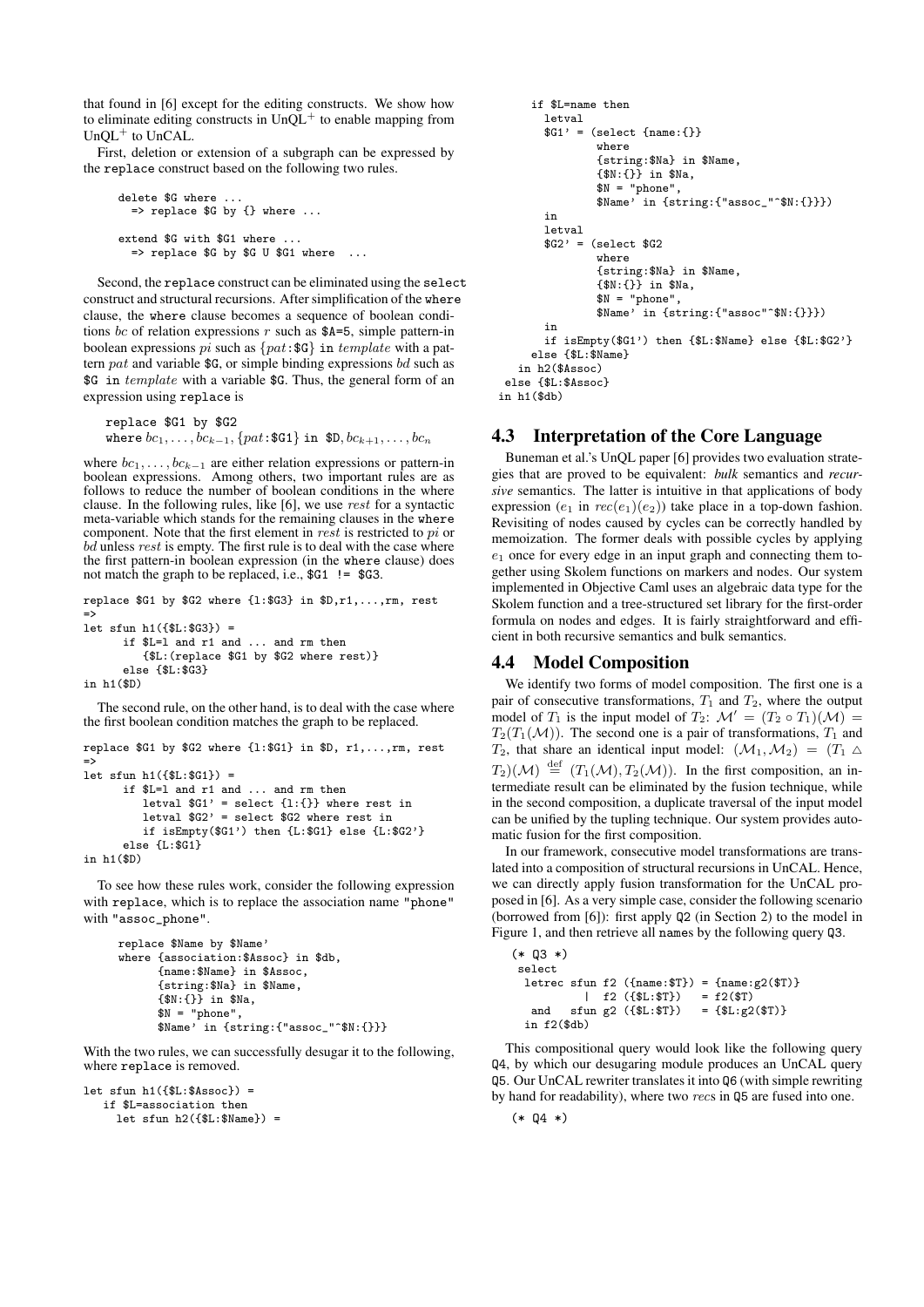```
select
  letrec sfun f2 ({name:fT}) = {name:g2($T)}<br>| f2 ({\st} \left \text} = f2(\st}
              | f2 ({\text{SL:ST}}) = f2({\text{ST}})<br>
un g2 ({\text{SL:ST}}) = {\text{SL:g2(ST)}}and sfun g2 ({\$L:\$T\})
  in
  letrec sfun f1 ({primitiveDataType:$T})
                   = {primitiveDataType:g1($T)}<br>:1 ({$L:$T}) = {$L:f1($T)}
              | f1 (\{\$L:\$T\})\begin{array}{lll} \text{and} & \text{sim g1 (}\{\text{name}:\$T\}) = \{\text{typeName}:g1(\$T)\} \\ & & | g1 (\$L:\$T\}) = \{\$L:g1(\$T)\} \end{array}| g1 ({\{\$L:\$T\}})
  in f2(f1($db))
(*  Q5 * )&z1@rec(\{ $L, $T\}.if L = "name"then (kz1 := {\text{ 'name''}}: kz2,
           \&zz2 := {\text{ 'name'': }} \&zz2})else (&z1 := &z1, &z2 := {$L: &z2}))
   (kz1@rec(\n\langle \$L, \$T \rangle).if L = "name"then (kz1 := \{ "name": kz1 \}, )&zz2 := {\text{ "typeName": } \&zz2}}else if $L = "primitiveDataType"
        then (kz1 := {\text{^\texttt{t}}\text{primitiveDataType\texttt{''}: } kz2},&z2 := {"primitiveDataType": &z2})
         else (&z1 := {$L: &z1}, &z2 := {$L: &z2}))
         ($db))
(* 06 *)&z1@(kz2 := &z1kz2, &z1 := &z1kz1)@rec(\S$Sat.$T).
   if $Sa1="name"
   then (kz1kz1 := \{ "name": } kz1kz2 \},&z1&z2 := {'1}name": &z1&z2},&zz2&z1 := &zz2&z1,&z2&z2 := {"typeName": &z2&z2})
   else if $Sa1 = "primitiveDataType"
      then (kz1kz1 := kz2kz1.
              &z1&z2 := {"primitiveDataType": &z2&z2},
              &zz2&z1 := &z2&zz1,
             &z2&z2 := {"primitiveDataType": &z2&z2}
      else (kz1 := \text{let } $L = $Sat inif $I. = "name"then (kz1 := {\text{}'name": } kz1kz2.
                        &z2 := {"name": &z1&z2})
                else (&z1 := &z1&z1,
                        &zz2 := f$L: &zz1&zz2}&z2 := llet $L = $Sa1 in
                if SL = "name"then (&z1 := {"name": &z2&z2},
                        &zz2 := {\text{Trame}} : &zz2kz2})else (&z1 := &z2&z1,
                        &zz2 := { $L: &z22z2 }))($db)
```
The table below shows the efficiency gained from the above fusion. The experiment was conducted on a 1.5 GHz quad Xeon SMP machine running Linux kernel 2.4.20. An approximate three- to five-fold speed-up was confirmed.

| evaluation strategy of rec | before fusion      | after fusion       | speed-up<br>ratio |
|----------------------------|--------------------|--------------------|-------------------|
| bulk                       | $1.31 \text{ sec}$ | $0.25$ sec         | 5.32              |
| recursive                  | $2.08 \text{ sec}$ | $0.73 \text{ sec}$ | 2.86              |

Our system employs the optimization rules presented in [6] to reduce the size of arguments of *rec*. In addition, we introduce the following simplification rules for other constructs to optimize graph transformation.

$$
\& x := (\& z := e) \downarrow \& x.\& z := e
$$
  

$$
\& x := (e_1 \oplus e_2) \downarrow (\& x := e_1) \oplus (\& x := e_2)
$$

| $e \cup \{\}\downarrow e$  | $\{\}\cup e \downarrow e$    |                        |
|----------------------------|------------------------------|------------------------|
| $e \oplus () \downarrow e$ | () $\oplus$ $e \downarrow e$ | $() @ e \downarrow ()$ |

 $cycle(e) \perp e$  if input and output markers are disjoint in *e*.

where we follow the notation of graph constructs in [6]. The operator *⊕* constructs disjoint union of two graphs while () denotes an empty graph, thus, the expressions like  $\{ \& z_1 := g_1, \& z_2 :=$  $g_2, \ldots, \&z_n := g_n$ , which we have already seen in this paper are the syntactic shorthands for  $(kz_1 := g_1) \oplus (kz_2 := g_2) \oplus \ldots \oplus$  $(\&z_n := q_n)$ . The last rule requires that the sets of input and output markers be inferred for a given UnCAL expression. Our system is capable of doing this estimation at compile time in a way similar to that in [5]. There may be other rules applicable. Exploring these rules will be part of our future work.

# 5. RELATED WORK

Our work is very closely related to research on model transformation based on graph transformation in the software engineering community, as well as to research on graph querying in the database community.

In the software engineering community, graph transformation has been widely used for expressing model transformations [10, 19, 16].

AGG [23, 9] is a well-known rule-based visual tool that supports an algebraic approach to graph transformation. AGG supports typed (attributed) graph transformations including type inheritance and multiplicities. Rule application can contain a non-deterministic choice of rules that may be controlled by rule layers. Different from our approach, AGG does not have a clear separation between the source and target graphs. It is not straightforward to compose/write multi-staged transformations in AGG.

Triple Graph Grammars (TGG) [17, 12] were proposed as an extension of Pratt's pair grammar approach [20], which aims at the declarative specification of model-to-model integration rules. TGGs consist of a schema and a set of graph rewriting rules, and they explicitly maintain the correspondence of two graphs by means of correspondence links. These correspondence links play the role of traceability links that map elements of one graph to elements of the other graph and vice versa. With TGG, one has to explicitly describe correspondence between the source and target models, which is difficult if the transformation is complex and the intermediate models are required during the transformation.

Neither AGG nor TGG has strict control over application of elementary algebraic graph transformation rules. To increase usability and efficiency of graph transformation, a variety of control concepts for rule and match selection have been considered in many graph transformation approaches such as VIATRA [4] and VMTS [18], where graph transformations are controlled with recursive graph patterns. Unlike AGG and TGG, graph transformation rules are guaranteed to be executable, which is the main conceptual difference. Since their recursive control structures can be very complicated, it remains unclear how to efficiently compose them. Our approach puts reasonable restrictions on the recursive structure so that it is not only powerful enough to specify various model transformations but also suitable for efficient composition.

On the other hand, in the database community, a lot of work has been done on language design and implementation for efficient graph querying [13, 22, 6]. Different from querying trees, issues on representation and equivalence of graphs are subtle and important to define the correctness of graph querying (as well as graph transformation), and the use of bisimulation and structural recursion in [6] leads to a very nice framework for both declarative and